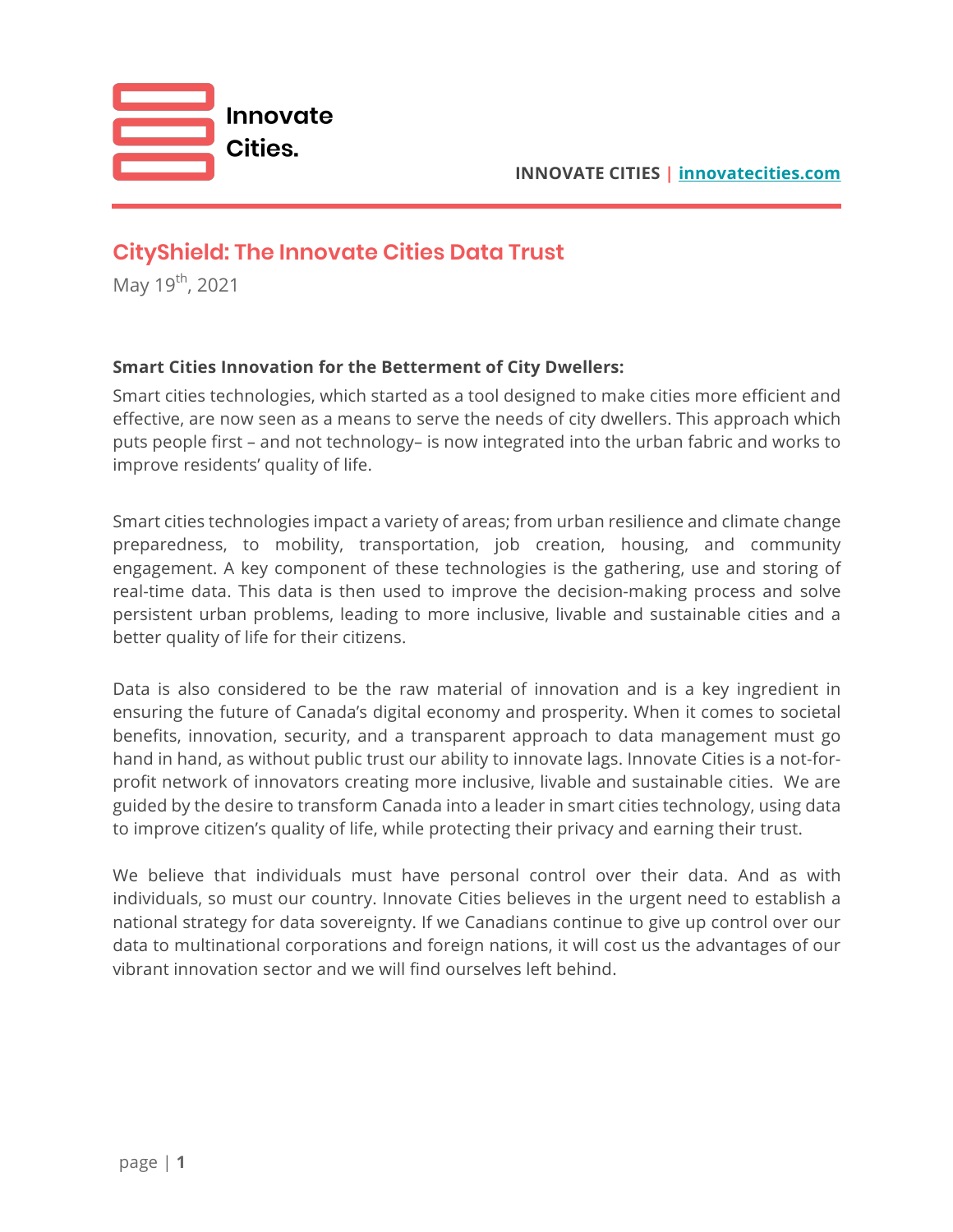

#### **INNOVATE CITIES | innovatecities.com**

Innovate Cities calls for an ethical approach to digital governance that is anchored in transparency and democratic values of data collection, sharing, and use, coupled with a commitment to personal, and national, control over data. These values come to life in **CityShield**, **the Innovate Cities' Data Trust**: a platform designed to enable innovation among data collectors, monitored transactions, accountability, strict governance, and "Privacy-by-Design" principles.

#### **CityShield: The Innovate Cities Data Trust:**

A data trust is a technological platform that allows participants to share their data with one another, while delegating the responsibilities and obligations of management to a trusted third-party entity; Innovate Cities. The aggregated data will then be used for analysis, workflows, outcomes, research, innovation, and technological development which aims to improve the lives of communities in which our innovators operate.

Innovate Cities invites members of its ecosystem to join in this communal model of datagovernance, while operating as an impartial entity which oversees the members' interactions and guarantees that actions are conducted in a fair, ethical, and transparent manner.

At its core, CityShield is built on a series of relationships:

- Between Innovate Cities and intermediaries of data (e.g., technology vendors)
- Between Innovate Cities and consumers of data (e.g., researchers, municipal service providers, as well as technology vendors)
- Between Innovate Cities and individuals who produce data (e.g., residents, employees, and visitors)
- Between intermediaries of data and individuals who produce data
- Between consumers of data and individuals who produce data

Each one of these relationships will be clearly defined through a set of agreed-upon rules, responsibilities, rights, and obligations – explicitly spelled out in legally-binding contracts around sharing, use, and re-use of data, and subject to oversight from our Chief Privacy Officer and External Advisory Board. Innovate Cities will oversee the data exchange and interactions between involved parties and balance the interests of each stakeholder in a transparent manner.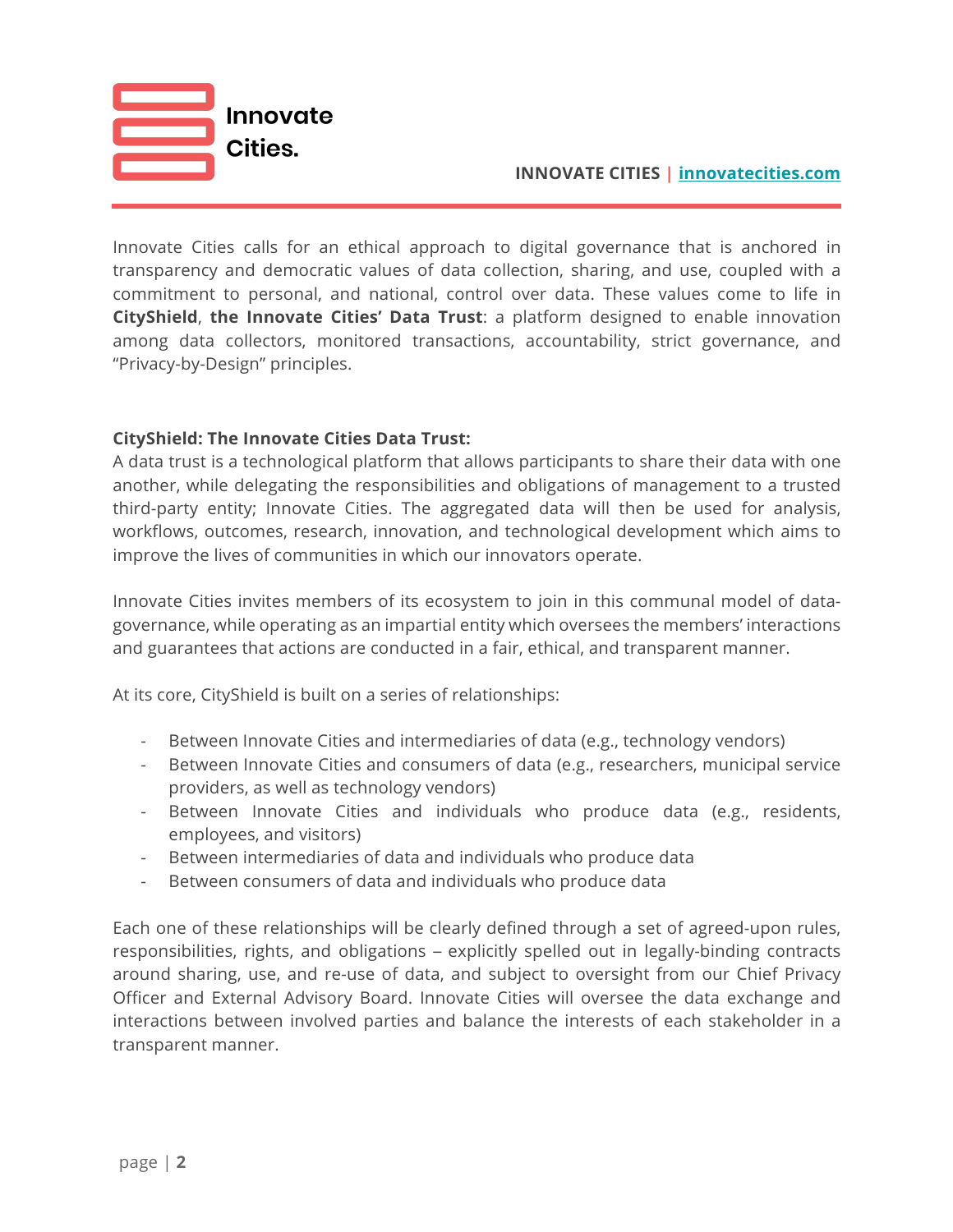

**INNOVATE CITIES | innovatecities.com**

# **CityShield's Governance Model, Commitment to Privacy by Design and Personal Control Over Data:**

New technologies also require new thinking around governance. Innovate Cities is committed to adhere to values of transparency, accountability and honesty in the creation and operation of its data trust, CityShield.

To guide the creation of the data trust, Innovate Cities is collaborating with the CIO Strategy Council (a standards development organization accredited by the Standards Council of Canada) on the creation of national standards regarding responsible data stewardship. As a part of this process, to be completed by the end of 2021, members of Innovate Cities' team will join over 100 thought leaders and experts who work together to develop standards around data governance.

To ensure Innovate Cities is operating in the most ethical way possible, CityShield will be managed through a multipart mechanism of checks-and-balance:

- Dr. Ann Cavoukian world-leading privacy expert, who served as the Information and Privacy Commissioner of Ontario for an unprecedented three terms, and creator of Privacy by Design — has agreed to fill the role of Innovate Cities' Chief Privacy Officer. She will guide the organization through the process of building CityShield and ensure that the Innovate Cities' Data Trust operates in a manner which complies to "Privacy-by-Design" principles.
- Innovate Cities will create a complaints process where individuals, organizations, and institutions can express their concerns with the Chief Privacy Officer.
- An External Advisory Board, composed of a variety of stakeholders, will provide oversight of operations and governance. The Board will handle the approval process of policies, rules, guidelines, and procedures and can request the creation, update, or elimination of certain policies or guidelines.
- An independent audit will be conducted annually through an external auditor to assess the data trust operations and provide feedback on the integral moving pieces of the data trust. The report will be delivered to Innovate Cities, its Board of Directors, the Advisory Board and will be made available to the public via the Innovate Cities website.
- Public consultations are another component of Innovate Cities governance model. The public will have a say in the data trust itself. We are committed to engaging the public in key touchpoints in our development and holding ourselves accountable to creating the infrastructure that works for innovators, governments, businesses, and the public.